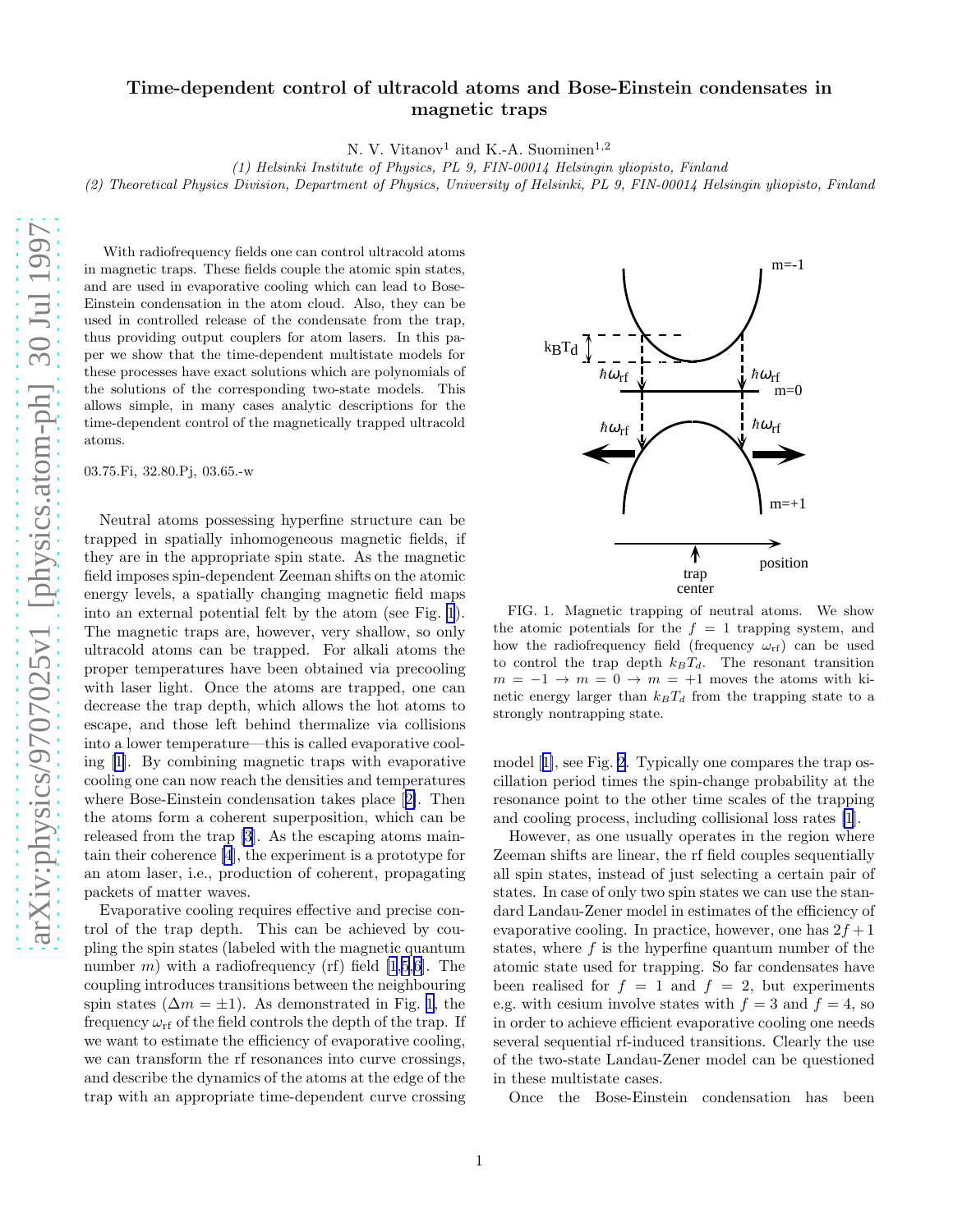<span id="page-1-0"></span>achieved one can release the condensate just by switching the magnetic field off. This technique, however, does not allow much control over the release. Moreover, it always involves all the atoms. With rf fields one can transform parts of the condensate into untrapped states, in which they are typically accelerated away—this has been demonstrated experimentally[[3\]](#page-3-0), as well as the fact that the released atoms are in a coherent superposition[[4\]](#page-3-0), thus justifying the term "atom laser". This output coupling process can be achieved either by using rf pulses which are resonant at the trap center, or by using chirped rf fields. Both correspond to a multistate Hamiltonian, where either the diagonal terms (chirping) or the offdiagonal terms (rf pulses) have explicit time dependence. In Ref.[[3\]](#page-3-0) the output coupling process was demonstrated experimentally for the sodium  $f = 1$  situation, and the transition probabilities were in good agreement with the predictions of time-dependent three-state models.

Both evaporative cooling and output coupling demonstrate the need to have analytic solutions for the timedependent multistate models of the rf-induced dynamics. Although these models can be easily solved numerically, they are often used only as a part of a bigger theoretical description, in which the dependence of the solutions on the parameters such as the frequency and intensity of the rf field, or chirp parameters and shapes of pulse envelopes are required. Instead of looking into the known effects of rf fields, we can consider the effects first, and then look how we need to tailor the rf field in order to achieve what we want—in this approach the analytic models show clearly their supremacy. Furthermore, as we show in this Letter, the description of the rf-induced multistate processes is closely connected to the two-state processes, which means that the wealth of knowledge on two-state models that has been accumulated in the past [\[7](#page-3-0),[8\]](#page-3-0) can be applied—and tested—with Bose-Einstein condensates.

First we need to derive the Hamiltonian describing the rf-induced processes. The field  $\mathbf{B} = B_0 \cos(\omega_{\text{rf}} t) \mathbf{e}_{\text{rf}}$ couples to the atomic magnetic moment  $\mu$ , i.e.,  $H_{\text{int}} =$  $-\mu \cdot \mathbf{B}$ . The matrix elements of this coupling between the magnetic states of the same hyperfine manifold are nonzero only if  $\Delta m = \pm 1$ . Furthermore, using the angular momentum algebra we see that the couplings between neighbouring states have the form[[1,9](#page-3-0)]

$$
H_{m,m+1} = H_{m+1,m} = \sqrt{(f-m)(f+m+1)}\hbar\Omega, \quad (1)
$$

where  $\Omega$  is the Rabi frequency quantifying the coupling. Here we have applied the rotating wave approximation and eliminated the field terms oscillating with frequency  $\omega_{\rm rf}$ . This leads to the curve crossing picture of the atomic potentials[[8\]](#page-3-0).

In the regime of the linear Zeeman effect the energy difference between two neighbouring m states is  $E_Z(R)$ , which is independent of  $m$  but shares the  $R$ -dependence



FIG. 2. The curve crossing description of trap dynamics. The potentials are obtained by shifting the atomic states by multiples of rf photon energies. The region near the resonance point can be modelled with a bowtie crossing as shown in the enlargement of the grey area. Assuming that an atom traverses the crossing with some constant velocity  $v_c$ , we can map the position-dependent crossing into a time-dependent one, which in the special case of two states corresponds to the widely used and well-known Landau-Zener model. In the optimal, i.e., adiabatic case the hot atoms follow the route marked by arrows out of the trap.

of the trapping field. Here  $R$  is the distance from the trap center. Then

$$
H_{mm}(R) = m\varepsilon(\hbar\omega_{\text{rf}} - |E_Z(R)|) \equiv m\varepsilon\hbar\Delta(R). \qquad (2)
$$

Thus  $\Delta(R)$  is the local detuning of the rf field. Since the trapping state can be either  $m = -f$  or  $m = f$ , depending on the particular atomic system, we need the factor  $\varepsilon$ , which is +1 for  $m = -f$  trapping state, and -1 for  $m = f$  trapping state.

In order to model the multistate dynamics we seek the solution of the Schrödinger equation for an  $N$ -state system  $(\hbar \equiv 1)$ :

$$
i\frac{d}{dt}\mathbf{c} = \mathbf{H}\mathbf{c},\tag{3}
$$

where  $\mathbf{c} = (c_1, c_2, \dots, c_N)^T$  is the state vector containing the amplitudes for each spin state. For practical reasons we label the states with  $n = 1, 2, \ldots N$ , instead of using the *m* labels  $(m = n - 1 - f = -f, -f + 1, \ldots, f; N =$  $2f + 1$ ). The matrix elements of the model Hamiltonian are given by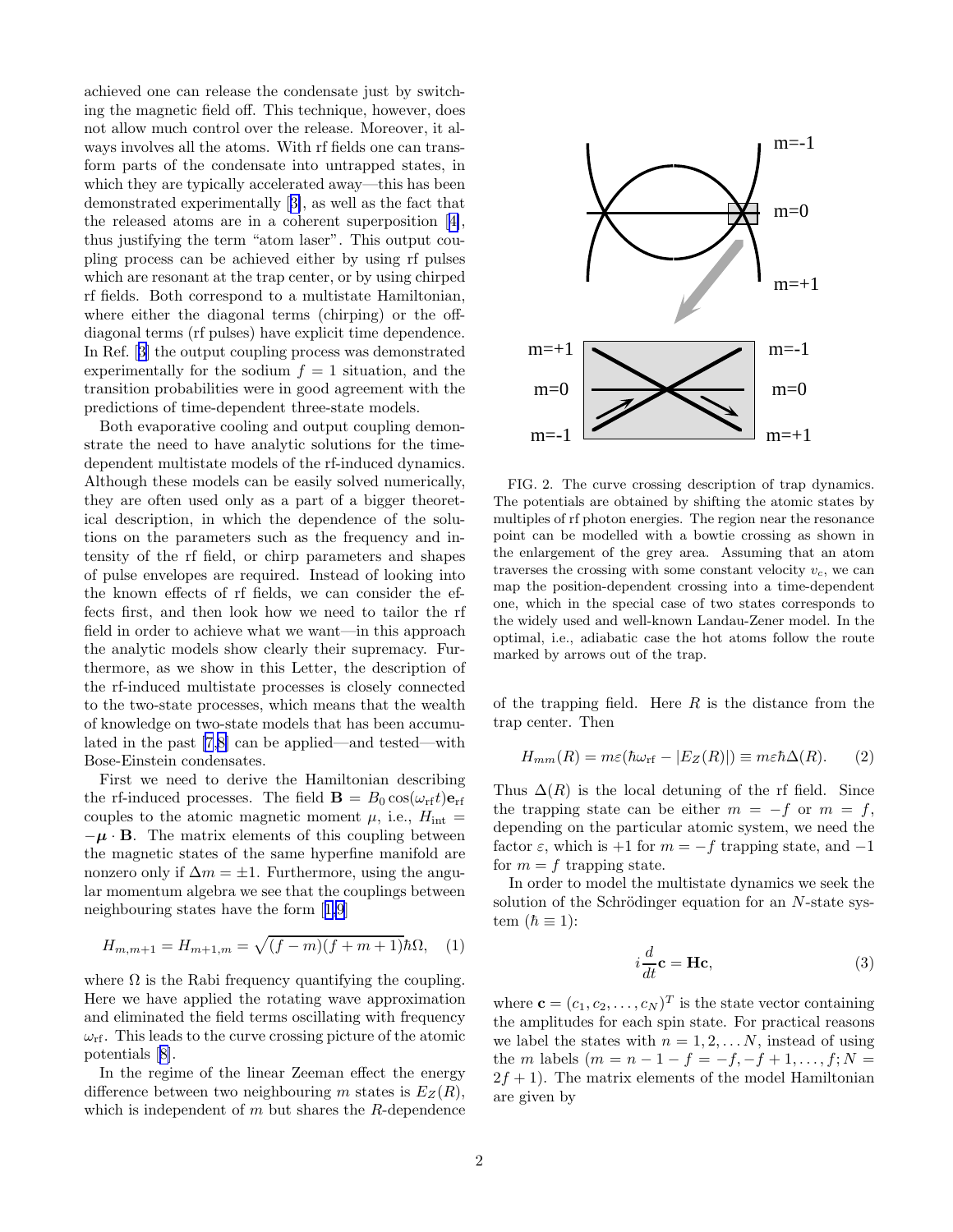<span id="page-2-0"></span>
$$
H_{nn}(t) = m\varepsilon \Delta(t),
$$
  
\n
$$
H_{n,n+1}(t) = H_{n+1,n}(t) = \sqrt{n(N-n)}\Omega(t),
$$
  
\n
$$
H_{nk}(t) = 0, \quad (|n-k| \ge 2).
$$
\n(4)

Note that for a moving atom the R-dependence in  $\Delta$ can be mapped into time-dependence using a classical trajectory.

We assume that initially the system is in the trapping state, which corresponds to either  $n = 1$  or  $n = N$ , depending on  $\varepsilon$ . However, due to the symmetry of the model we solve it for the case  $\varepsilon = +1$ , i.e., start with the initial conditions

$$
c_1(-\infty) = 1,
$$
  $c_{n>1}(-\infty) = 0.$  (5)

Then the case  $\varepsilon = -1$  is obtained by reversing the state labelling and the sign of  $\Delta$ .

The model (4) is a generalization of the Cook-Shore model, where  $\Delta$  and  $\Omega$  are time-independent [\[10](#page-3-0)]. We show that the solution for the N-state model with the initial conditions (5) can be expressed using the solution  $(a_1, a_2)$  of the two-state equations

$$
i\frac{d}{dt}\begin{bmatrix} a_1 \\ a_2 \end{bmatrix} = \begin{bmatrix} -\frac{1}{2}\Delta & \Omega \\ \Omega & \frac{1}{2}\Delta \end{bmatrix} \begin{bmatrix} a_1 \\ a_2 \end{bmatrix}.
$$
 (6)

Moreover, our derivation is considerably simpler and more straightforward than the one in Ref.[[10\]](#page-3-0), where the Hamiltonian is diagonalised by means of rotation matrices using the underlying SU(2) symmetry of the model.

We begin with  $N = 3$ . The Schrödinger equation is

$$
i\frac{d}{dt}\mathbf{c} = \begin{bmatrix} -\Delta & \Omega\sqrt{2} & 0\\ \Omega\sqrt{2} & 0 & \Omega\sqrt{2} \\ 0 & \Omega\sqrt{2} & \Delta \end{bmatrix}\mathbf{c}.
$$
 (7)

We make the ansatz  $c_1 = \lambda_1 a_1^2$ ,  $c_2 = \lambda_2 a_1 a_2$ ,  $c_3 = \lambda_3 a_2^2$ , substitute it in Eq. (7), and obtain

$$
2i\lambda_1 \dot{a}_1 = -\lambda_1 \Delta a_1 + \lambda_2 \Omega \sqrt{2} a_2, \n i\lambda_2 (\dot{a}_1 a_2 + a_1 \dot{a}_2) = \Omega \sqrt{2} (\lambda_1 a_1^2 + \lambda_3 a_2^2), \n 2i\lambda_3 \dot{a}_2 = \lambda_2 \Omega \sqrt{2} a_1 + \lambda_3 \Delta a_2.
$$
\n(8)

By substituting  $\dot{a}_1$  and  $\dot{a}_2$ , found from the first and third equation, into the second we conclude that the latter will be satisfied identically if  $\lambda_2^2 = 2\lambda_1\lambda_3$ . Furthermore, it is readily seen that if we take  $\lambda_1 = \lambda_3 = 1, \lambda_2 = \sqrt{2}$ , the first and third equations for  $a_1$  and  $a_2$  reduce exactly to Eqs. (6). Thus the solution to the three-state equations (7) is indeed expressed in terms of the solution  $(a_1, a_2)$  of the two-state equations (6):  $c_1 = a_1^2, c_2 =$  $\sqrt{2}a_1a_2, c_3 = a_2^2.$ 

The result for  $N = 3$  encourages us to try in the case of general  $N$  the ansatz

$$
c_1 = \lambda_1 a_1^{N-1}
$$
  
\n
$$
c_2 = \lambda_2 a_1^{N-2} a_2
$$
  
\n...  
\n
$$
c_n = \lambda_n a_1^{N-n} a_2^{n-1}
$$
  
\n...  
\n
$$
c_N = \lambda_N a_2^{N-1}
$$
  
\n(9)

and we choose  $\lambda_1 = \lambda_N = 1$ . We substitute this ansatz in Eq.([3\)](#page-1-0) and from the first and the last equations we find the following equations for  $\dot{a}_1$  and  $\dot{a}_2$ 

$$
i(N-1)\dot{a}_1 = -j\Delta a_1 + \lambda_2 \sqrt{N-1} \Omega a_2, \n i(N-1)\dot{a}_2 = \lambda_{N-1} \sqrt{N-1} \Omega a_1 + j\Delta a_2.
$$
\n(10)

By substituting these derivatives in the equation for  $\dot{c}_n$ , we conclude that the latter will be satisfied identically if

$$
\lambda_{n-1} = \sqrt{\frac{n-1}{(N-1)(N-n+1)}} \lambda_{N-1} \lambda_n, \qquad (11)
$$

$$
\lambda_{n+1} = \sqrt{\frac{N-n}{n(N-1)}} \lambda_2 \lambda_n.
$$
\n(12)

By changing  $n \to n+1$  in Eq. (11) and multiplying it with Eq. (12) we find that

$$
\lambda_2 \lambda_{N-1} = N - 1 \tag{13}
$$

By applying Eq.  $(12)$  repeatedly *n* times, we obtain

$$
\lambda_{n+1} = \sqrt{\frac{(N-1)!}{n!(N-n-1)!}} \frac{1}{(N-1)^n} \lambda_2^n,
$$
 (14)

where we have accounted for  $\lambda_1 = 1$ . We now set  $n = N-$ 2 in Eq. (14), and taking Eq. (13) into account we obtain  $\lambda_2 = \lambda_{N-1} = \sqrt{N-1}$ . Then Eq. (14) immediately gives

$$
\lambda_n = \sqrt{\frac{(N-1)!}{(n-1)!(N-n)!}},
$$
\n(15)

Thus, we conclude that the solution to the N-state equa-tions([3\)](#page-1-0) is expressed in terms of the solution  $(a_1, a_2)$ of the two-state equations (6) by Eqs. (9) with  $\lambda_n$ given by Eq.  $(15)$ . Furthermore, the *N*-state initial conditions (5) require the tw0-state initial conditions  $a_1(-\infty) = 1, a_2(-\infty) = 0.$  This implies that the final populations  $P_n = |c_n(+\infty)|^2$  are expressed in terms of the two-state transition probability  $p = |a_2(+\infty)|^2$  $1 - |a_1(+\infty)|^2$  as

$$
P_1 = (1 - p)^{N-1}
$$
  
\n
$$
P_2 = (N - 1)(1 - p)^{N-2}p
$$
  
\n...  
\n
$$
P_n = \frac{(N-1)!}{(n-1)!(N-n)!}(1 - p)^{N-n}p^{n-1}
$$
  
\n...  
\n
$$
P_N = p^{N-1}.
$$
\n(16)

In estimating the spin-change probabilities for evaporative cooling we can use the Landau-Zener model [[11\]](#page-3-0),

$$
\Delta(t) = at, \qquad \Omega(t) = \Omega_0 = const, \tag{17}
$$

where a is proportional to the change in  $\Delta(R)$  and to the speed of atoms, both evaluated at the trap edge (at